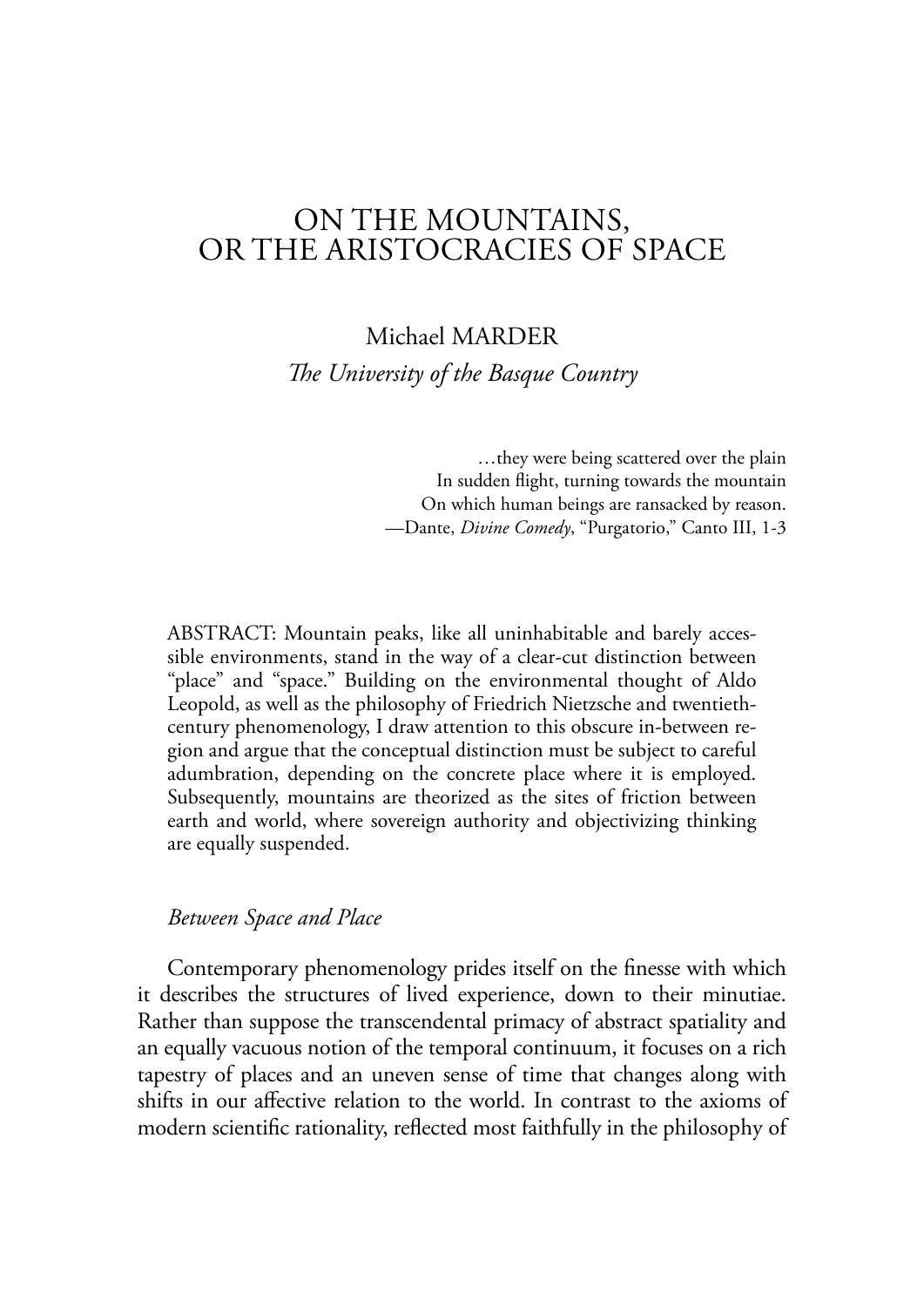Immanuel Kant, today's leading phenomenologists—such as Edward S. Casey (1997) postulate the irreducibility of the sense of place to the idea of space. For them, space is not a pre-existing abstraction that holds *in potentia* an infinite number of concrete places as so many of its instantiations. It is, rather, the initial diversity of lived places that gets abstracted into space, conceived as a kind of placeless place and, in any event, an unlivable totality. The scientific paradigm shared by Newton, Descartes, and Kant disowns its rootedness in concrete experience and ascribes to space the qualities of an *a priori* infinite and non-striated field, a transparent playground for the unfolding of all possible experiences.

Of course, the relation of space to place (hence, of Kantianism to Husserlian philosophy)<sup>1</sup> is not as simple as this black-and-white conceptual snapshot implies. Those who have sworn their allegiance to phenomenology must commit to an ongoing refinement of its doctrinaire conclusions, no matter how destructive vis-à-vis the outcomes of previous phenomenological investigations their inquiries may prove to be.

In this spirit of criticism, consider the following two rejoinders to the privileging of place:

1) Place as a concept is virtually indistinguishable from space, first and foremost in the effect of its conceptual unity on a multiplicity of places. Unless it is specified as the place *of* and *for* something or someone, "place" remains self-contradictory, in that, despite accommodating concrete experience, it seems to veer on the side of abstraction. It is, therefore, necessary to de-conceptualize or, as Heidegger put it, de-formalize the idea of place, so as to liberate the heterogeneous places presupposed by it.

 2) Since Plato's variations on the theme of *khōra*, place has been a figure of hospitality, a receptacle for those who inhabit it. But what about those places that are inhospitable, that is to say, places that are either barely accessible or completely inaccessible and where, in any case, it is impossible to linger, let alone to survive? Are places that forbid human habitation still places? I am thinking here of mountain peaks in the Alps or the Himalayas, the Andes or the Karakorum Range. No longer conceptually but experientially uninhabitable, these places seem to foreshadow the concept of space that is equally unfit for habitation, due to its ideality, subtracted from the world of experience. Here, again in Heideggerian terms, we can witness most vividly the strife between "earth" and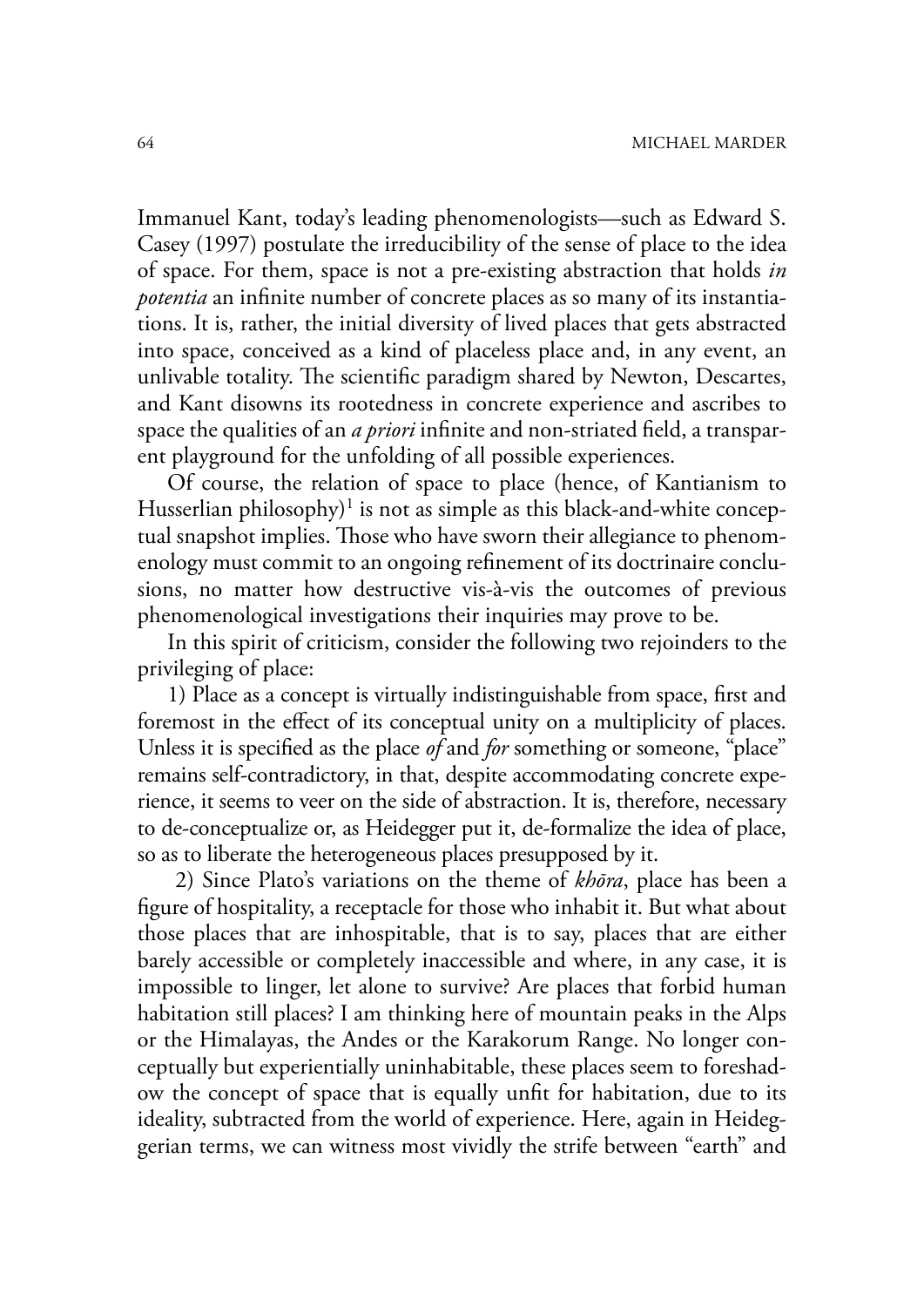"world," between the dense material substratum for life, on the one hand, and existence organized in habitual spatio-temporal patterns that colonize and domesticate this substratum, on the other.

To put it bluntly, inaccessible or barely accessible mountains deconstruct the distinction between space and place. They are, certainly, concrete geological and geographical locales, but their inhospitable character transforms them into space-places or place-spaces, each imbibing the distinguishing features of the other. Our distance from a mountain, even when we stand at its foot, is not only ontic, or empirically measurable, but, above all, ontological. Mountains do not open themselves up to whoever comes near; they do not welcome the human intruder, unless she or he is an experienced climber, capable of reading the marks on their slopes as so many steps on the path to the summit. Faced with the mountains, an uncanny sensation persists: one cannot help but feel "out of place," unable to rely on the familiar routines, lived interpretations, and practical orientations of our world.

Forewarned about the possibility of being unsettled by the sublimity of mountains, eighteenth-century travelers who, in their voyages, passed the Alps closed their eyes or drew the curtains in their means of transport. They tried to protect themselves from the unworldly presence of the peaks by blocking these from the field of vision, by refusing to engage with the mountains if only indirectly, by means of the "distance sense" that is seeing. Philosophers interested in the meaning of place and space cannot afford to resort, in their thinking, to defense mechanisms analogous to those of these eighteenth-century travelers. Instead, we should consider, as thoroughly as possible, we place of the mountain in the distinction between the space and place. It could well be that, as a result of such consideration space will turn out to be a quality or a predicate of some unlivable places. As a result of this cross-contamination, however, phenomenological thinking will be further enriched, becoming suppler and more attuned to the nuances and paradoxes of actual places that do not fully correspond to the ideal notion of place.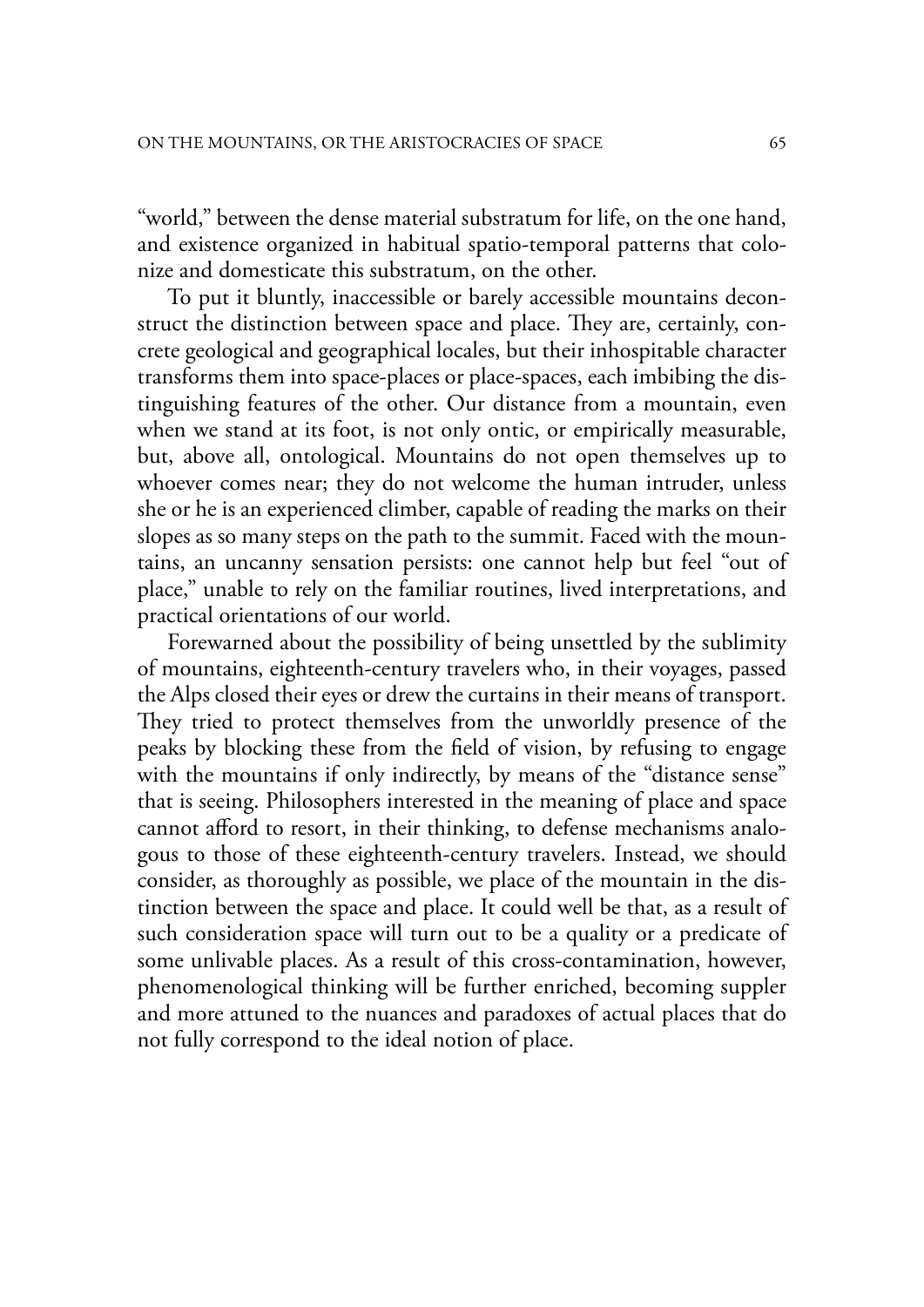# *Mountainous Space-Places*

For someone living in the Basque Country, a region ensconced between the rest of Spain and Southern France, mountains are not just a background of daily life; they are an ever-present reality. In geological parlance, they are known as the *Basque threshold*, a range marking the transition between the Cantabrian Mountains to the West and the Pyrenees stretching to the East. It was Pascal who famously quipped that "truth on this side of Pyrenees" is "error on the other side" (2008, 23-24). But what if you find yourself smack on the threshold—for instance, on the Basque threshold—or, as Casey prefers to put it, on the edge? Do these mountains blur the crystal-cut distinction not only between space and place but also between the French truth and the Spanish error? Being close to what, for Pascal, was "the other side," I cannot evade this question, any more than my gaze is able to detach itself from the mountains themselves.

The phenomenological threshold, in turn, is where places pass into space, and vice versa, without losing their identity in the spatial medium. We ought to approach this threshold from both sides, registering, on the one hand, the spacing of certain places and, on the other, the placing of space, which becomes evident when mountains are described as the "aristocracies of space." But what could be more paradoxical and self-contradictory than this expression? Aristocracy generally connotes inequality, unevenness, social and political stratification. Space, conversely, is supposed to be ideally homogeneous, contiguous, and, in a certain sense, prior to its parceling or subdivision, democratic. Although this description of spatiality is accurate within the context of post-Newtonian European philosophy, it hides a dangerous unexamined presupposition. The keyword in my brief definition is "ideally." Only when we disregard material differences among various places, whether in natural or built environments, does the image of space as an undifferentiated void, as figured in terms of a homogeneous plane, gain validity. Transcendental ideality is the product of this disregard; it is the effect of this indifference to infinite empirical differences in the textures of places.

We might say, somewhat poetically, that mountains are forms of *anamnesis*. They stand as reminders of the non-coincidence of earth and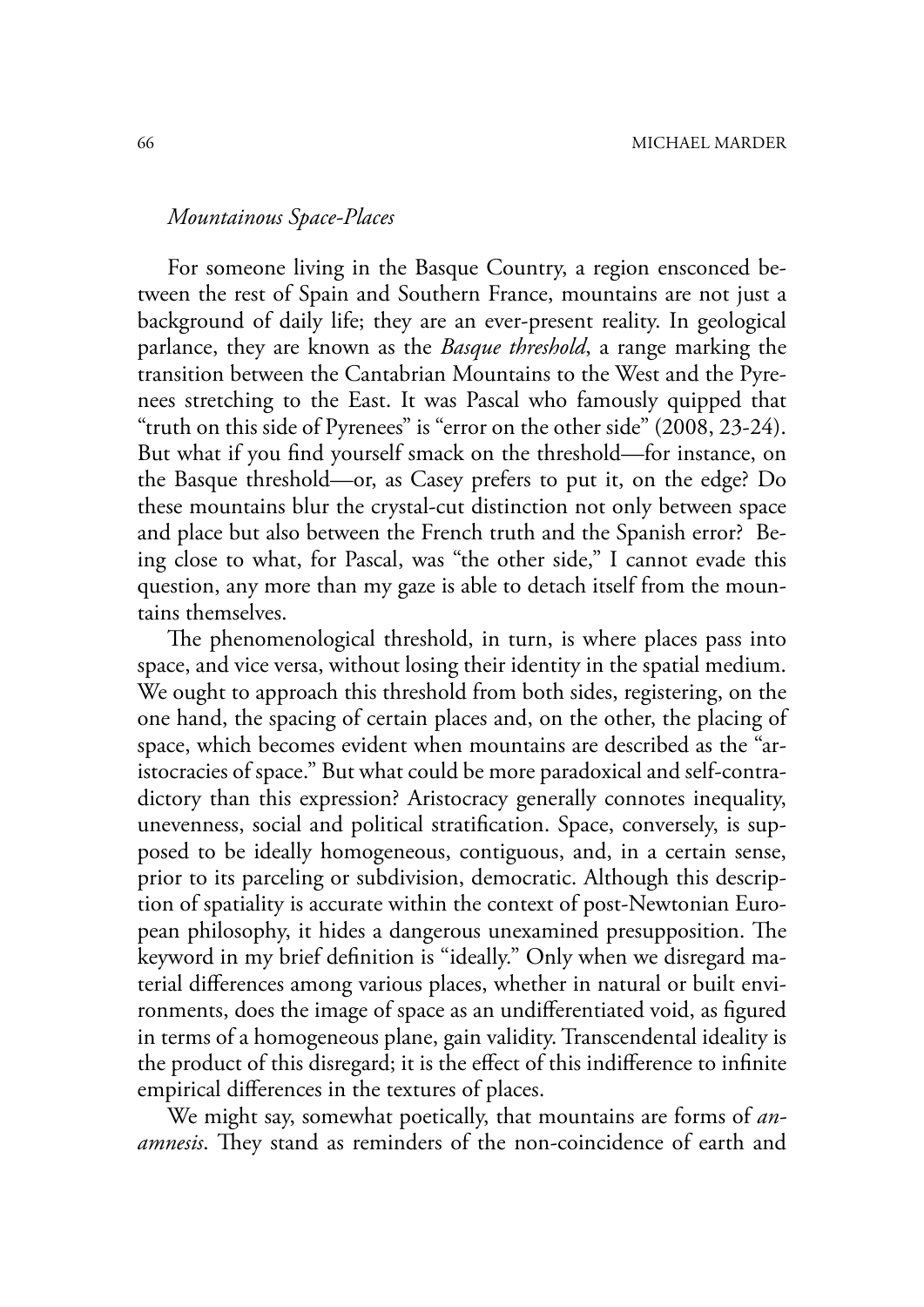world, the material resistance of places to their leveling and homogenization under the umbrella of abstract spatiality, and, therefore, a noteworthy instance of the placing of space. The experiential facet of this resistance is the difficulty of access and the danger involved in our selective admittance to the mountains, indissoluble into a geometrical void we associate with the smooth plane of spatiality. The geographical unevenness of a locale harbors consequences far in excess of the field of geography; it goes to the core of the meaning of place rooted in the human experience of being-in-place.

Such is the original sense of "aristocracy of space," a syntagma I have extracted from the influential book *A Sand County Almanac* by an early American nature conservationist, Aldo Leopold. In a trilogy of short entries on the mountains of Arizona and New Mexico—"On Top," "Thinking Like a Mountain," and "Escudilla"—Leopold coins the expression to emphasize that the plateau at the top of Arizona's White Mountain was "the exclusive domain of mounted man: mounted cowman, mounted sheepman, mounted forest officer, mounted trapper, and those unclassified mounted men of unknown origin and uncertain destination always found on frontiers" (1949, 123). Their aristocracy of space, Leopold suggests, went hand-in-hand with "a democracy of debt to the general store, and a communal wealth of Arizona's dust and Arizona sunshine" (1949, 123). Material need, ironically made apparent in the equal distribution of poverty, was the obverse of an embodied and unequal relation to mountainous places, to which many of the frontier explorers were driven by their destitution. In contrast, the abstract democracy of space born in the minds of philosophers is the upshot of a severe repression of their embodiment, thanks to a certain level of material comfort conducive to the forgetting of the body and a proliferation of ethereal abstractions. (Think of Descartes, who meditated in the coziness of his study at the dawn of modern philosophy.)

Mounted cowman, sheepman, and so forth, become, in keeping with Leopold's description, the substitutes for the gods, who themselves substituted humans as the inhabitants of inaccessible mountaintops. I wish, nonetheless, to extend the sense of "aristocracy of space" beyond the con fines of the original, admittedly metaphorical, usage. In addition to applying this expression to selective modes of access to the mountains, I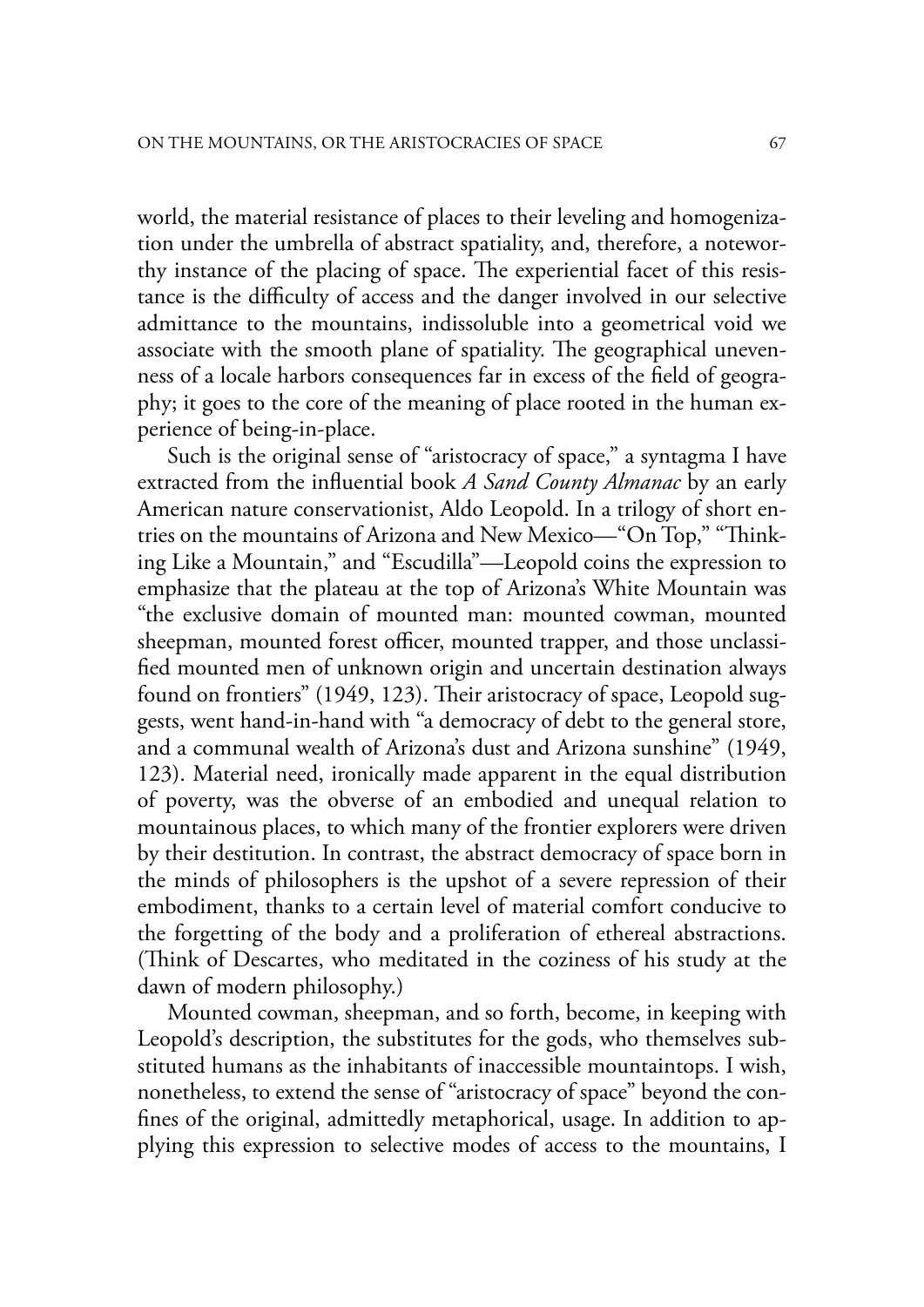propose to use it as an apt descriptor for the ontology of the mountains themselves. As concrete resistances to the routines of idealization, mountains give us a foretaste of space that cannot be gathered into a simple conceptual (or, as in Kantianism, pre-conceptual) unity. Leopold, too, hints at this possibility in his notes on Escudilla, a mountain on the edge of the Apache National Forest, which dominates the landscape to such an extent that "[t]here was, in fact, only one place from which you did not see Escudilla on the skyline: that was the top of Escudilla itself. Up there you could not see the mountain, but you could feel it"  $(1949, 134)$ . The mountain literally presides over its surroundings and delimits our ideally unbound freedom of the gaze by imposing itself upon our senses that cannot avoid it in the manner of the eighteenth-century travelers in the Alps. It is an "aristocrat of space" vis-à-vis the human figure it dwarfs.

The placing of space thus involves a series of unsurpassable obstacles on the way to forging pure spatiality, complicating in the seamless process of spatialization. The difference of the mountain from the milieu that surrounds it is one where, as in Hegelian philosophy, a dialectical *salto mortale*  is ventured from quantitative to qualitative relations. To be sure, it is always possible to map mountain peaks on a virtual three-dimensional system of coordinates, creating an ideal scheme of the landscape, subjugated to the ideal representations of cartography. But despite the illusion of quantitative continuity, qualitative discontinuity makes itself know as soon as one asks, "What is a mountain?" Described in terms of "aristocracy," it is the site where place irrupts in space and interferes with the abstract equalization of every site and locale. At the same time, however, it is a place that displays some of the key features of abstract spatiality.

# *Mountainous Place-Spaces*

In the phenomenological tradition of twentieth-century philosophy, the abstract spatiality of the philosopher and of the scientist is scrutinized against the background of our everyday spatial being-in-the-world, inhabiting, or dwelling. Edmund Husserl's notion of "life-world" and Heidegger's idea of "existential spatiality" are attempts to bring the ideas of void and undifferentiated space back to their suppressed origin in our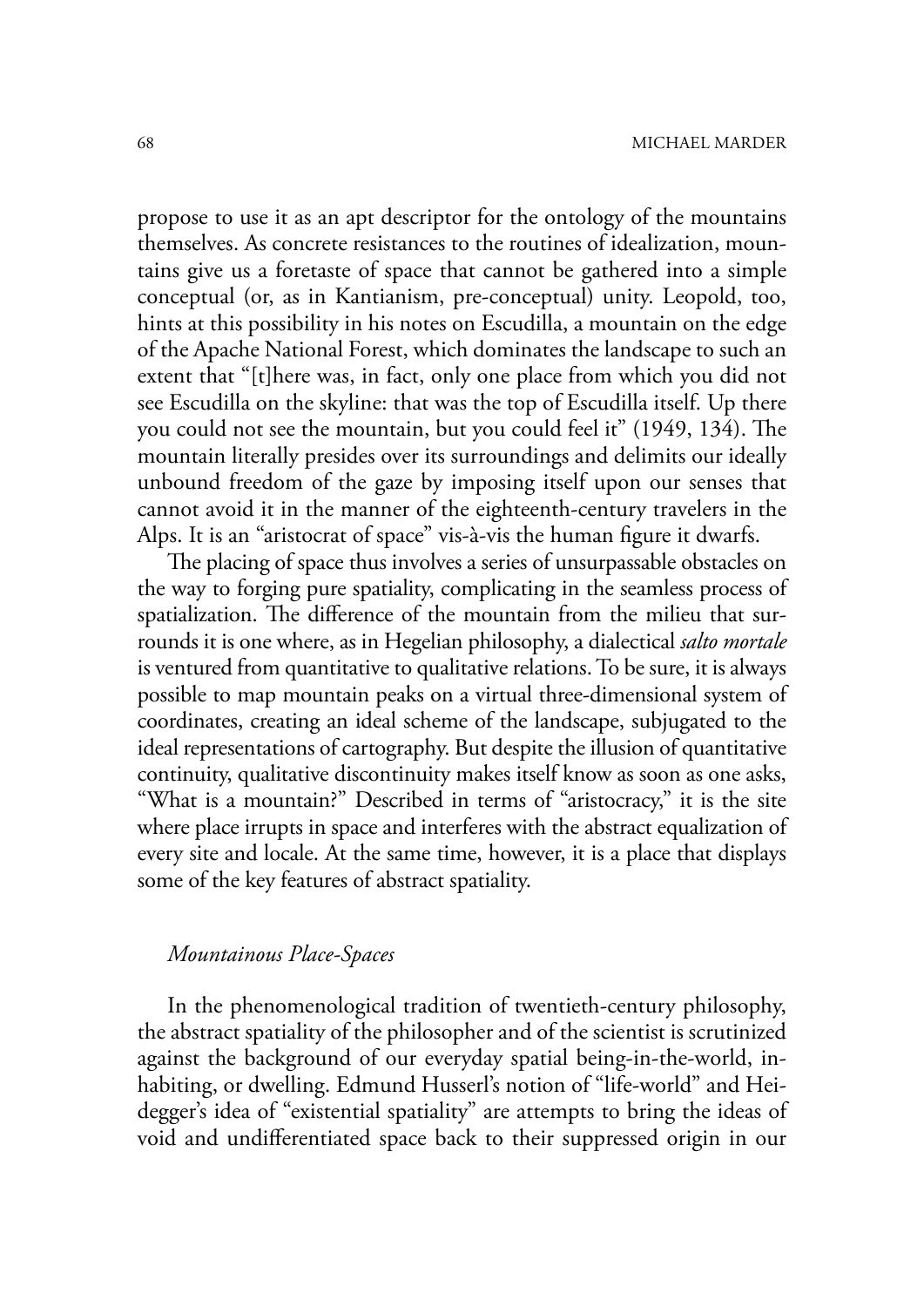lived bodily intuitions. Barely accessible mountains similarly de-idealize space. But what is salient in them is not so much the habitual mode of dwelling as the exact opposite: their un-inhabitability, their excess over, or overflow of, our world. This is the deeper reason for the identification of mountains with the sublime in the imaginary of the nineteenth century and, much earlier, their coding as the divine abode in world religions. Determining and overwhelming our senses, they are not things of this world, if by "world" we understand, in a phenomenological vein, the realm of habitual existence where everything is at our fingertips. Even to an experienced mountaineer, the mountain is not quite "ready-to-hand."

The unworldliness of the mountain is what situates it on the hither side of mundane existence *and* of cold abstractions. Its un-inhabitability makes it, at once, a place of danger and salvation, of an imminent death and of welcome refuge. In July 2012 alone, eleven people lost their lives in Mont Blanc avalanches. But, historically, hiding in the mountains or traversing a mountain range beckoned with the possibility of survival. After the 1492 Decree of Expulsion was issued in Spain, at least three thousand Spanish Jews crossed the border and hid in the rugged and inaccessible region of the Portuguese North East called Trás-os-Montes (Behind-the-Mountains). The mountain, then, symbolizes a state of exception where neither political law nor the *habitus* of everyday life apply and where sovereignty, the supreme power over life and death, is most palpable in the clash between the governable plains and the insubordinate high places. Could it be the case that traditional epistemological distinctions (between truth and error, subject and object, the thinking and the thought, not to mention place and space) are equally irrelevant there? If so, then not only the Basque range, but any mountain whatsoever is nothing other than a threshold.

The symbolic exceptionality of the mountain mirrors its actual prominence from the terrain that surrounds it. The mountain elevates the earth without idealizing it; the earth, endowed in this elevation with an overpowering privilege, is revealed to be much more than a stable substratum on which human beings live and build: it is the substratum that cannot be framed in the categories of our phenomenological world. Indeed, the mountain denies, precisely, the possibility of transforming the earth into a complacent foundation for human activity and, in this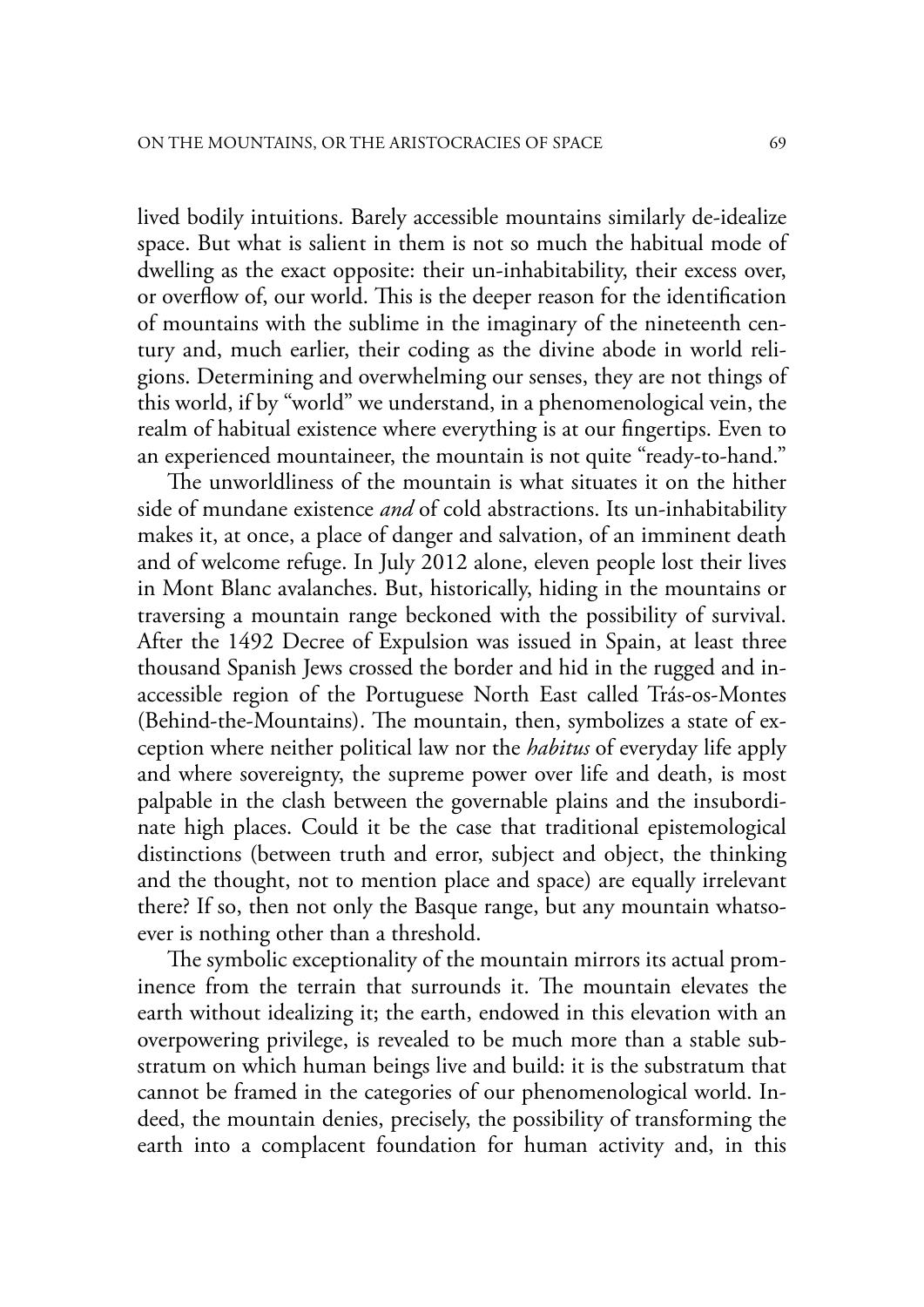denial, interferes with the objectifying work of thinking as much as of acting. In other words, when we deal with the spacing of place, we come across places that are not only uninhabitable but also, in some sense, unthinkable, irreducible to straightforward objects of thought.

We know, to be sure, that mountains are much more than mere protrusion of the earth: they are also ecosystems, social constructs, objects of study for orography, geomorphology, geology, and so forth. But what if, exceeding the scope of objects we think (or dream) about, they are also the agents of thought? This seemingly bizarre question is implicit in the middle part of Leopold's trilogy titled, "Thinking Like a Mountain." Like Plotinus before him and Gregory Bateson after him, Leopold considers the locus of thinking to lie outside individual human beings, in the interactive relation between the living and their environment. The mountain is a subject of thinking, insofar as it maintains a fragile balance among all organic and inorganic entities that populate it. Disequilibrium (for instance, the sudden predominance of a single species) would, according to this logic, signify the madness of the mountain. Be this as it may, its non-belonging to our world turns the mountain into a world of its own and, hence, into a distinct supra-personal subject irradiating meaning. Existential spatiality means, in this case, the existentiality of a locale, the autonomous and anonymous life of mountainous placespaces. At the limit of phenomenology, pure consciousness is supplanted with the subject "mountain" that experiences itself, relates to itself, and furnishes the non-transcendental conditions of possibility for whatever is thought, or whatever takes place, on its slopes.

Unfortunately, human beings have often acted to drive the mountain to the brink of madness. They have not learned, as Leopold complains, "to think like a mountain" (1949, 132). When mountain wolves are exterminated out of "safety considerations" and deer populations explode, exhausting large portions of the flora, what gets violated is not only the ecosystem but also "a deeper meaning, known only to the mountain itself" (1949, 129). This meaning is not at all distinct from the mountain's relational being; to paraphrase Parmenides, mountain-thinking and mountain-being are one and the same. To interfere with (worse yet, to destroy) one of these is, by the same token, to interfere with (or to destroy) the other.

If it is predicated on the being of the mountain, the thinking of the mountain is based on extension, not on intention, in that it emerges out of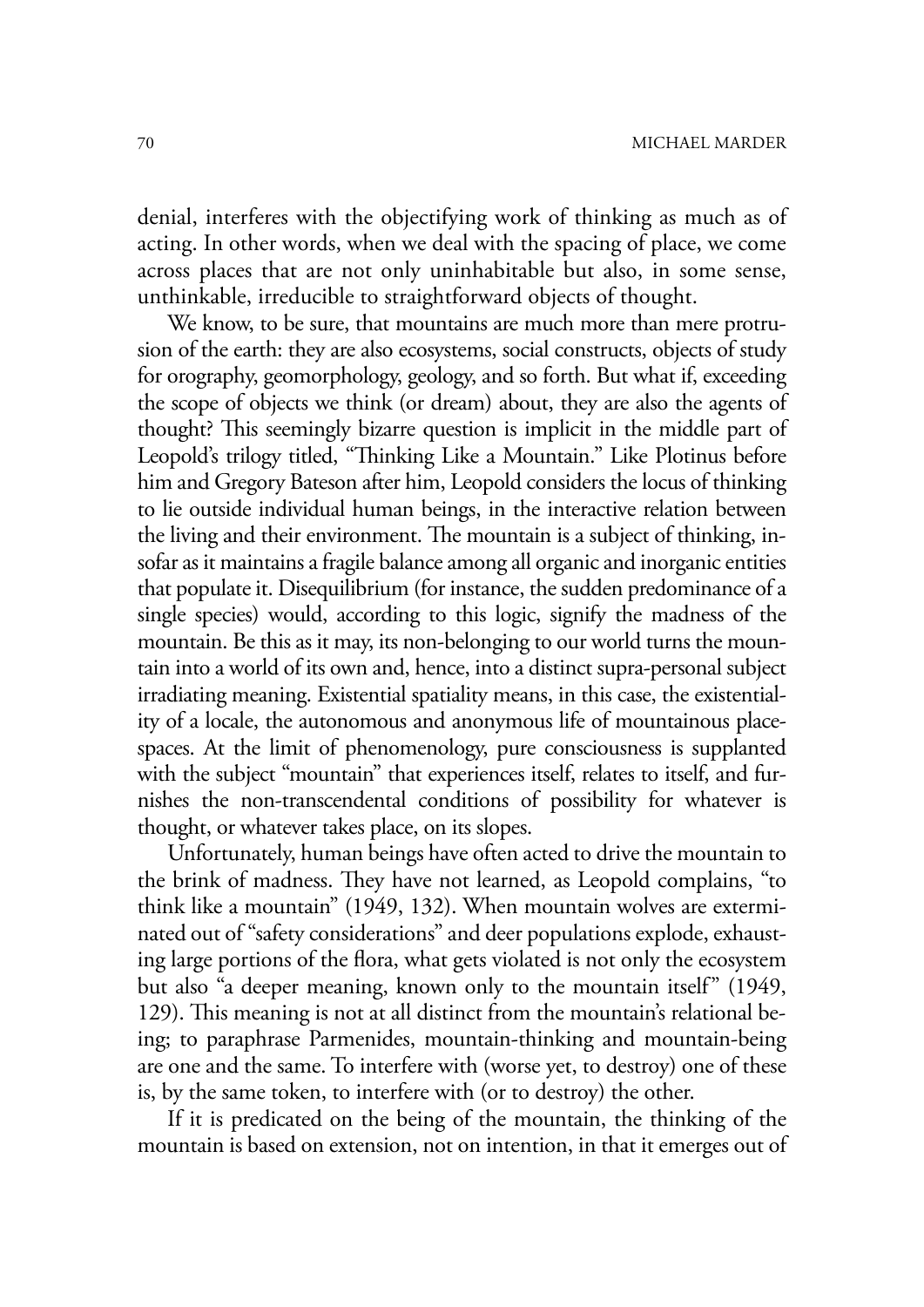the articulation of spatial relations among its component parts. The sense of the mountain may be understood as the Heideggerian totality-of-signi fications, or a spatial articulation of entities populating a given place. Taken as a whole, the interrelation among the various beings situated on a mountain gives birth to its own meaning. Another semantic inflection of the "aristocracy of space" is, therefore, the aristocracy of thinking—a higher, because more encompassing and more holistic, form of thought than that characteristic of any individual subject. To think like a mountain is to refuse to be a monad! But even here elevation is far from being spiritual, sublime, or sublimated, given that the thinking embedded in spatial relations does not idealize what is thought in and through it. The sense of the mountain is much more than our ideal or idealizing projection of it; its "deeper" meaning is, in light of the subjective genitive, one that it, itself, creates in maintaining together everything and everyone it sustains.

It would be a gross mistake to claim that the meaning in question is extra-temporal; indeed, the emphasis on spatiality does not imply that, when approaching the mountains, we must leave time out of the picture. The finitude and materiality of places has to do with the fact that, in them, space is always already temporalized: that places are the constellations of space-time resisting the logic of idealization. By analogy, we might say that mountains are the aristocrats not only of space but also of time: "Only the mountain," Leopold writes, "has lived long enough to listen objectively to the howl of the wolf" (1949, 129). Its "objective" listening does not refer to an immutable standard of truth; rather, it is the cumulative result in the present of a long chain of past ecosystems, natural phenomena, and creatures that kaleidoscopically alternated on the face of the mountain. (Imagine centuries passing in seconds, compressed as though in an elaborate experiment in time-lapse photography. This thought experiment would come close to the seemingly mysterious phenomena of mountain-thinking.) Compared to its lifespan, the mountain, only gradually undermined by the ineluctable force of erosion is quasieternal—hence its claim to "objectivity." To experience the world from the standpoint of eternity, as Spinoza once recommended, and, in this experience, to grow indifferent toward the exaggerated concerns of the everyday, climb a mountain and look down!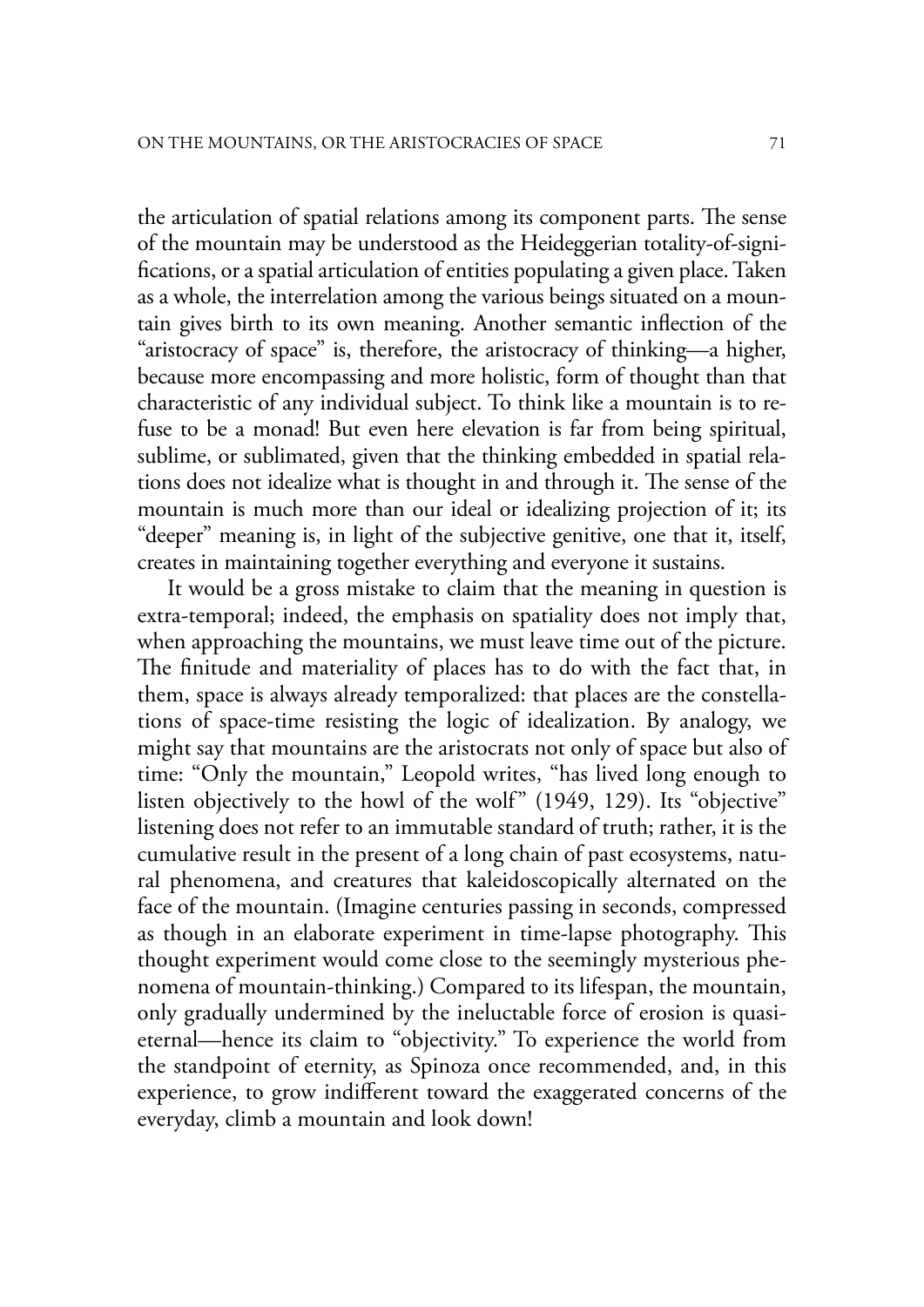# *! inking from a Mountain*

It is not by chance that I have mentioned Spinoza and his perspective of eternity in this context. As soon as our attention shifts to the temporal dimension of mountain aristocracy, we enter the domain of philosophy *proper*, and especially that of Friedrich Nietzsche. As in many of his other works, in *Thus Spoke Zarathustra*, Nietzsche stages an encounter between the weak of the herd and a strong aristocrat. The encounter in a mountainous setting is indicative of a differential elevation of the two, translatable into the unequal quanta of the will to power: "You look up when you feel the need for elevation. And I look down because I am elevated. Who among you can laugh and be elevated at the same time? Whoever climbs the highest mountains laughs at all tragic plays and tragic seriousness" (Nietzsche 1954, 152-53).

Here, too, quantitative differences give rise to qualitative distinctions that hinge upon the degrees of elevation. Nietzschean aristocrats have enough stamina and humor to endure the solitude of the mountains, to view both everyday reality and its tragedies from the standpoint of eternity—or from the perspective the eternal return of the same—mediated by the mountain's own aristocracy of time. Viewed from above, everything that happens below appears minuscule, including the significance of the events and possibilities (for example, of death) that loom large over our everyday horizons. The laughter of Zarathustra is thus born of his realization that he had attributed too much importance and seriousness to what is but a passing shadow on the slope of a mountain. The mountain is a spaced place of joyous nihilism, relativizing not only our concerns but also our capacity for sense-bestowal. Its non-anthropomorphic meaning, which cannot be fully constructed by a human subject, fatefully alters our mundane worldview, inflecting it with the indifference of space that yawns in the midst of mountainous places. It is this spacing of place that is instrumental in the re-valuation of prefabricated, tightly knit values and meaning, from which we usually do not distance ourselves.

More famously, perhaps, in *The Untimely Meditations*, Nietzsche proposes that we view the history of exceptional individuals (what he calls "monumental history") in terms of a series of mountain peaks that protrude from the plain of commonality in every epoch. "The great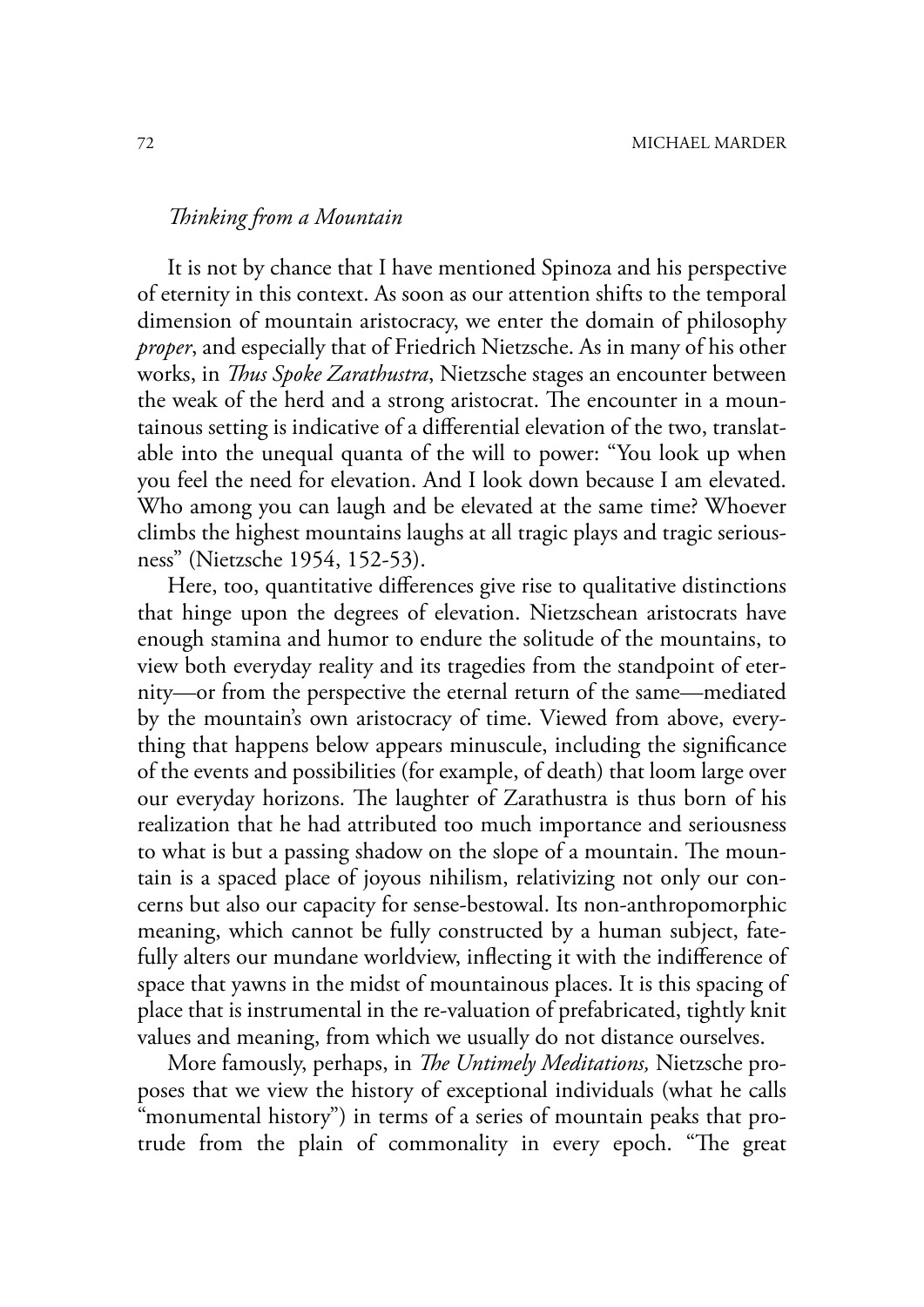moments in the struggle of the human individual," he writes, "constitute a mountain chain [and] this chain unites mankind across the millennia like a range of human mountain peaks, so that the summit of such a long-ago moment shall be for me still living, bright, and great" (1997, 68). Monumental history is an aristocratic history that marks the passage of time with the spatial metaphor of leaping from one mountain to another. It is an exceptional history that does not transcend the immanence of time but, rather, finds a trans-historical vein (and, essentially, unique mountainous spaced places) within time itself. On its part and despite all its sublime elevation, the mountain does not transcend the immanence of space but carves out a unique place, which cannot be subsumed or dissolved within this immanence, even as it spaces a network of readily accessible places. And it is starting from these exceptional points of reference in space and time that the rest of historical and geographical landscape receives its secret meaning and justification.

Finally—and returning, once more, to *Thus Spoke Zarathustra*—we can touch upon the Nietzschean theory of meaning and its connection to the spatial aristocracy embodied in the mountain. Drawing a parallel between aphorisms and mountains, Nietzsche observes: "In the mountains the shortest way is from peak to peak: but for that one must have long legs. Aphorisms should be peaks—and those who are addressed, tall and lofty. The air thin and pure, danger near, and the spirit full of gay sarcasm: these go well together" (1954, 152). Like a mountain peak, an aphorism stands alone and stands out from the sea of meaning. As such, it offers no easy access to what it expresses and, like Leopold's White Mountain, remains open only to the select few. Now, a group of aphorisms forms a mountain range, much in the same way that the exceptional peak moments of humanity constitute monumental history. And, just as the historical exceptions bestow overall sense onto history, so the aphoristic exceptions, punctuations, and disruptions of ideal continuity illuminate and give meaning to the free-flowing prose they eschew.

Revealing as these metaphors may be, we must prevent them from drawing our gaze away from the mountain itself, the aristocrat of space and of time that, neither noumenal nor phenomenal, thinks and is meaningful *in itself*. Thinking *from* a mountain is as much a necessity as it is an impossibility: a necessity, because it entails thinking like a mountain,